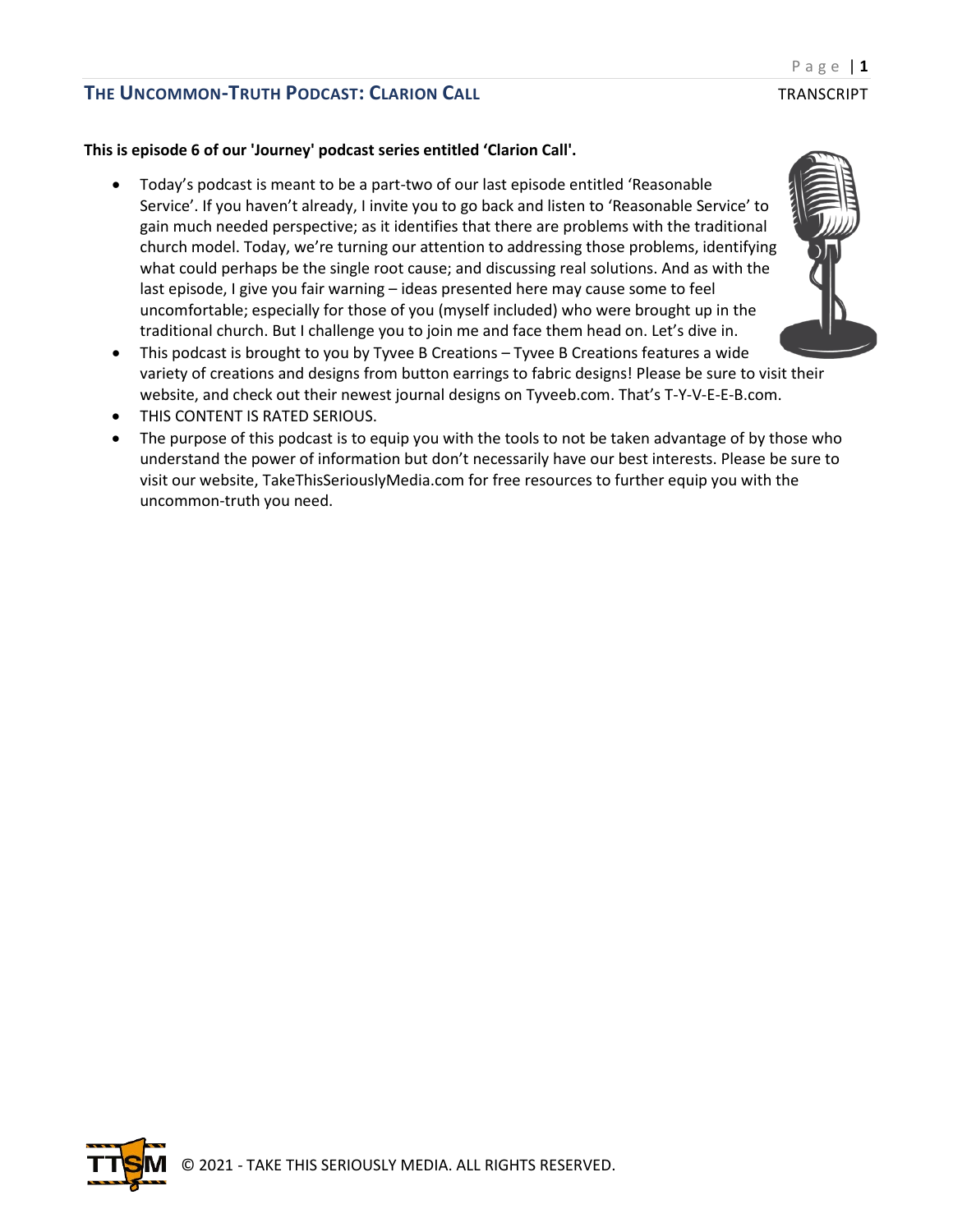### **If you've listened to the last episode entitled 'Reasonable Service', then there's a good chance you have found yourself relating to some degree with the idea that there are real problems in the traditional church.**

- Problems that have been chalked up to the church's good intentions, and therefore swept under the rug.
- Problems that can cause real and lasting pain and distress in unassuming individuals.
- Problems that persist in clear and blatant violation of the Lord's Commandments.
- Problems that can no longer be ignored.
- There's a chance you have found yourself relating to the idea that the institution of the traditional church often gets its own way; having the intention to lift members to a higher level of righteousness, but requiring them to place undue importance on the institution.
- But if the Lord is worth His salt, then we simply cannot afford but to assume that He takes those problems seriously.
- And we are hence obligated to address these concerns.
- Perhaps the best way to approach this is to determine what the Lord's true intentions for the church actually are.
- Generally speaking, there are two distinct constructs of the church described in the New Testament of the Bible.
- The first is the church of the Book of Acts, where Peter is the 'rock' of that church construct.
- The second is the church described in the epistles of Paul, where Paul is more or less the 'rock' of that construct.
- So if we were to compare our traditional church model with the first construct, we see clear and undeniable differences.
- In the first construct, the church was referred to as one singular entity.
- As recorded in Acts 2, Peter's address to the men of Judaea caused as many as 3000 souls to be added to the church in one day; and afterwards, the Lord added to that same church daily.
- But the key is recorded in verses 44 46 as follows:
- And all that believed were together, and had all things common; And sold their possessions and goods, and parted them to all men, as every man had need. And they, continuing daily with one accord in the temple, and breaking bread from house to house, did eat their meat with gladness and singleness of heart…
- If I may indulge you, ask yourself if what you see today in the traditional church model is the same as what is described in these verses.
- Notice that the emphasis is on the mutual spirit of having all things in common, having likeminded-ness and being with one-accord.
- Do you see this in our traditional churches, or do you perhaps see tendencies towards hierarchies, 'inner circles' and rewards systems of validation thru granting some with favorable recognition within the institution?
- Notice that the paradigm for obtaining prosperity was established by all men selling their possessions and goods and redistributing them to all men as they had need.
- Do you see this in our traditional churches, or do you perhaps see that the paradigm today is more like believing God for the personal attainment of material wealth; like a new car, a nice house, or a good job?
- Notice that the paradigm for continuing in fellowship with one another was men 'breaking bread' house to house and assembling in a single temple.

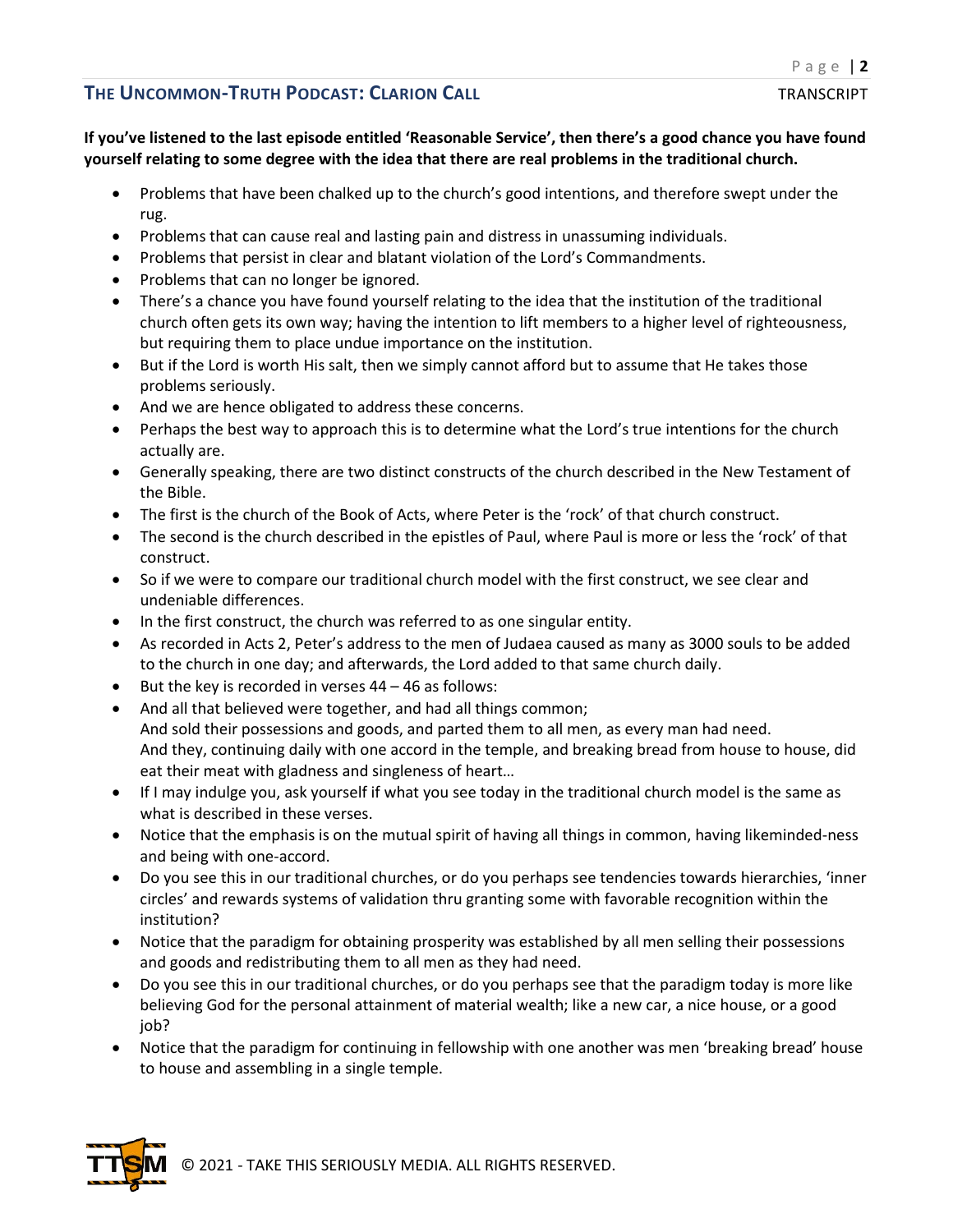- Do you see this today, or do you perhaps see a church building on every other street corner where a family from one church will probably never in its entire lifetime meet, let alone 'break bread' with a family from another church?
- It should be painfully obvious; we don't see anything resembling the church of the Book of Acts in the traditional church model of our modern culture.
- But the reason that's a problem is because the church of the book of Acts is actually what the Lord intended.
- As stated by Jesus Christ, or by His Hebrew-given name, Yashua Ha Mashiach in Matt 16:18:
- And I say also unto thee, That thou art Peter, and upon this rock I will build my church; and the gates of hell shall not prevail against it.
- It is literally undeniable.
- The church that Peter was the rock of is the one construct that our Lord Jesus Christ intended.

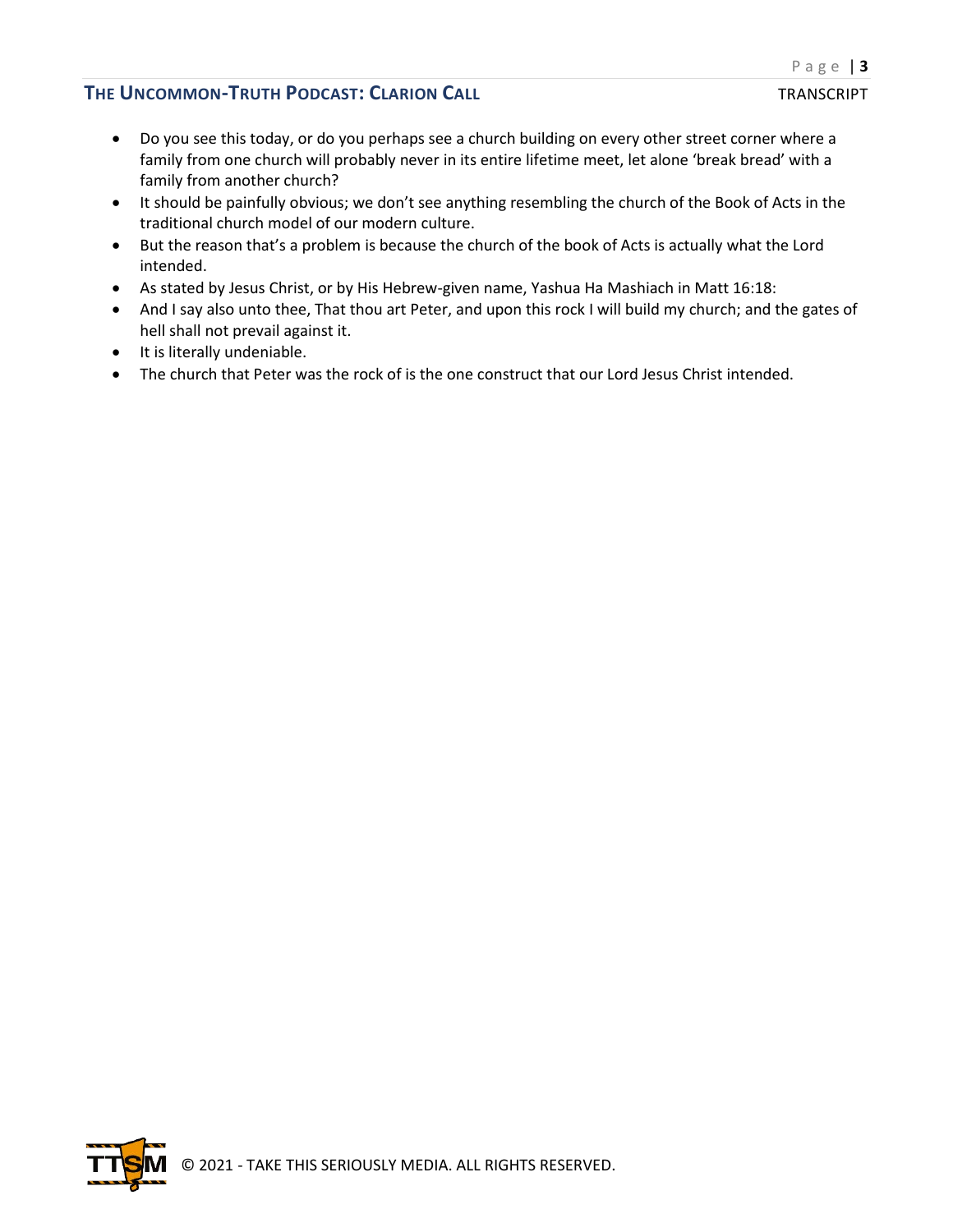### **But what about Paul's church construct?**

- At first glance, similarities between the modern traditional church we know today and Paul's church construct certainly abound.
- It's no secret that much of what we assume as normal protocol in modern church settings derives from Paul's teachings.
- In fact, it wouldn't be far-fetched to assert that this is almost exclusively the case.
- The idea of the fivefold ministry for the perfecting of the saints is conspicuously delineated in Paul's writings and accepted as foundational in our modern churches.
- However, the fivefold ministry is also conspicuously absent from the church of the Book of Acts.
- The idea of qualifying for and holding offices and positions within the church are conspicuously outlined in Paul's writings and accepted as foundational in our modern churches.
- However, both qualifying for and holding church offices and positions are also conspicuously absent from the church of the Book of Acts.
- The idea of adhering to a code of conduct in terms of maintaining the chain of authority and the preservation of etiquette are very conspicuous in Paul's writings and accepted as foundational in our modern churches.
- However, codes of conduct towards maintaining the chain of authority and the preservation of etiquette are also conspicuously absent from the church of the Book of Acts.
- But please don't misunderstand the purpose to which I'm bringing these points to light.
- We're not attempting to cast any negative connotations on Paul's teachings.
- What we're attempting to do is to simply determine what the true intentions of our Lord Jesus Christ are for the church.
- Think about it this way.
- Some things in life may be permitted, but that doesn't necessarily mean they were intended.
- Consider for a moment the reading of John 12:8a for example.
- In this scripture, Jesus says the following: For the poor always ye have with you…
- Do you believe this scripture means Jesus' intention is that there should always be people who suffer in poverty?
- I believe the answer is an obvious no; but, that doesn't preclude the Lord's ability to state an obvious fact resulting from the fall of man.
- The point is, just because provisions are made for the poor on an 'always' basis doesn't mean He intends for people to 'always' be poor.
- And by the same token, just because it's abundantly obvious that the Lord has stamped His approval on Paul's teachings about the church doesn't necessarily mean that those teachings were part of His original intentions.
- There could be several reasons why the church construct described in Paul's writings is different than the church construct of the Book of Acts.
- Perhaps the difference stems from cultural norms of that day.
- Perhaps the difference stems from the fact that Paul was an apostle to the Gentiles.
- But one thing is for certain.
- There are real problems in today's traditional church model, and much of that model derives directly from Paul's teachings.

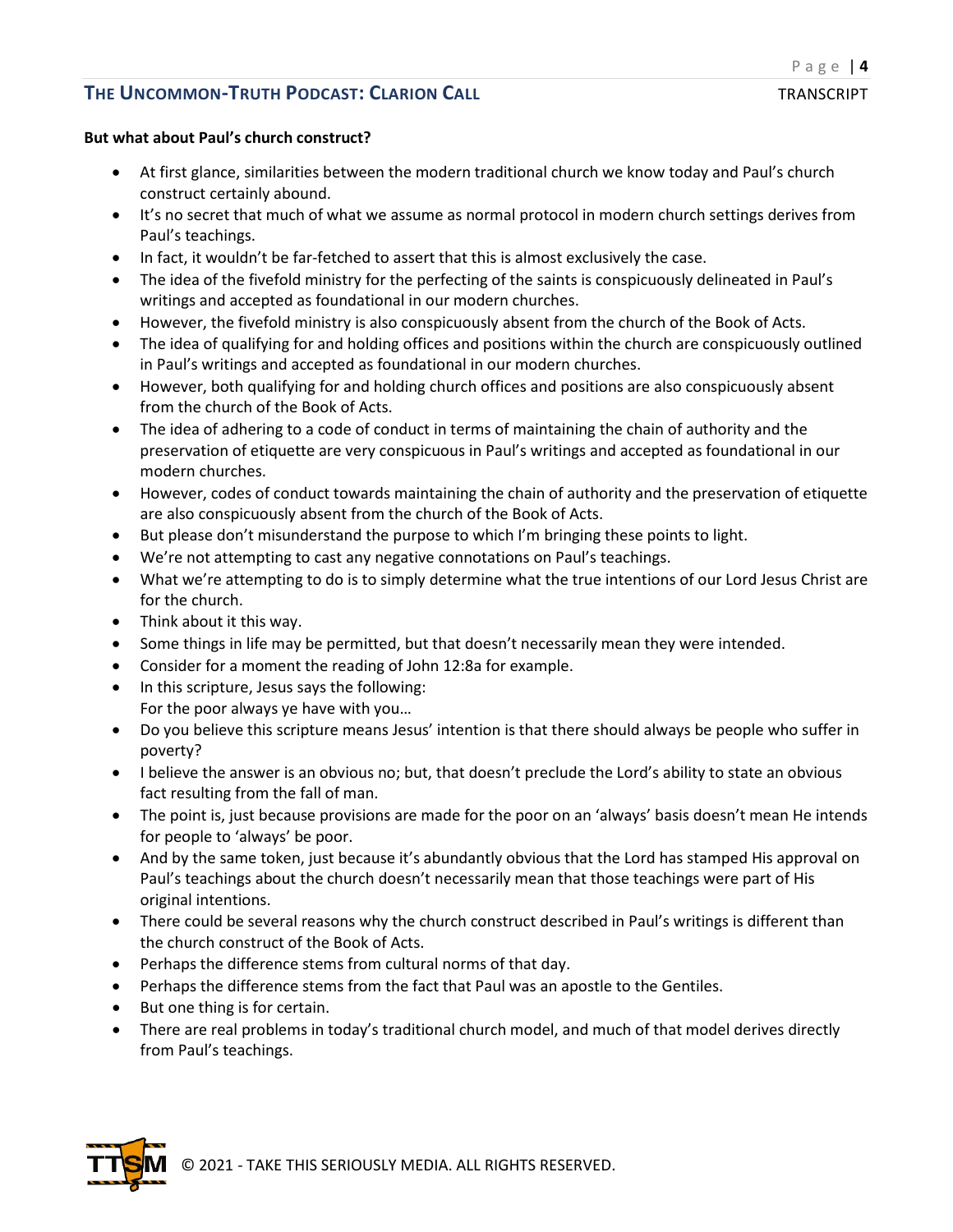### **So what is the root cause?**

- The single root cause of the problems of today's traditional church model is self-interests. Period.
- Our last podcast episode 'Reasonable Service' emphasized self-interests through the lens of the institution – where the institution creates an environment where people who are self-interest driven vie for favorable recognition and perpetuate a climate that lends itself to 'church hurt'.
- But here's the thing: there would be no issues with self-interests if there was no one in the church with servant mentality.
- That is it say, servant mentality is the reason why self-interests is such a pervasive issue in our traditional churches.
- One could argue that the problems listed in our previous podcast episode entitled 'Reasonable Service' arise primarily as a direct result of people being driven by a self-interest mindset within the institution of the church.
- So if servant mentality in people can cause all of this, then it seems that it should have at least been anticipated in scripture.
- Fortunately, Jesus Christ Himself anticipates issues arising from people with servant mentality.
- Within the Holy Scriptures, The Lord Jesus Christ makes repeated references to the tendency towards conflict that servants seem to always have in comparison to those who are sons.
- Again, however, it needs to be emphasized that He does not delegitimize the role of servants.
- But He does consistently indicate that (1) in comparison to a son, there are always limitations to the benefits that a servant can expect to receive; and (2) in comparison to a son, there seems to always be the potential for servants to run into trouble.
- In John 8:35, Jesus states the following: 35 And the servant abideth not in the house for ever: but the Son abideth ever.
- The great divide painted by Jesus with these words is undeniable; and indicate clearly that His intent for His people is that they become sons opposed to mere servants.
- Again, that's not to say that He hasn't both accepted and made provisions for the perhaps unfortunate fact that servants are always going to be around.
- Servants by definition are self-interest driven; whereas sons are relationship driven.
- I invite you to read Matthew 24:45-51 in your own time.
- It is an excellent illustration of the provisions and instructions Christ gave for people who have servant mentality and are by nature self-interest driven.
- It is summarized as follows:
- Who is a faithful servant that the Lord trusts with authority over His household? That servant is blessed because when the Lord comes, He finds him about his work; in which he is rewarded with rulership over all his goods.

However, an evil servant rests in laziness, saying to himself 'My Lord delays his coming', and engages in unwholesome acts towards his fellow servants and concerning himself personally.

Therefore the Lord shall come when that servant doesn't expect Him, and cut him off; appointing him to utter destruction.

- Remember, the Lord gives this illustration to people who have self-interests in mind.
- That is, He knows how to speak their language by creating a scenario for them where the prevailing theme is their self-interests.
- But notice the subtle implications in the reward being offered to a good servant.
- Authority over the household and rulership over the master's goods does not equate to ownership of the land and property.



© 2021 - TAKE THIS SERIOUSLY MEDIA. ALL RIGHTS RESERVED.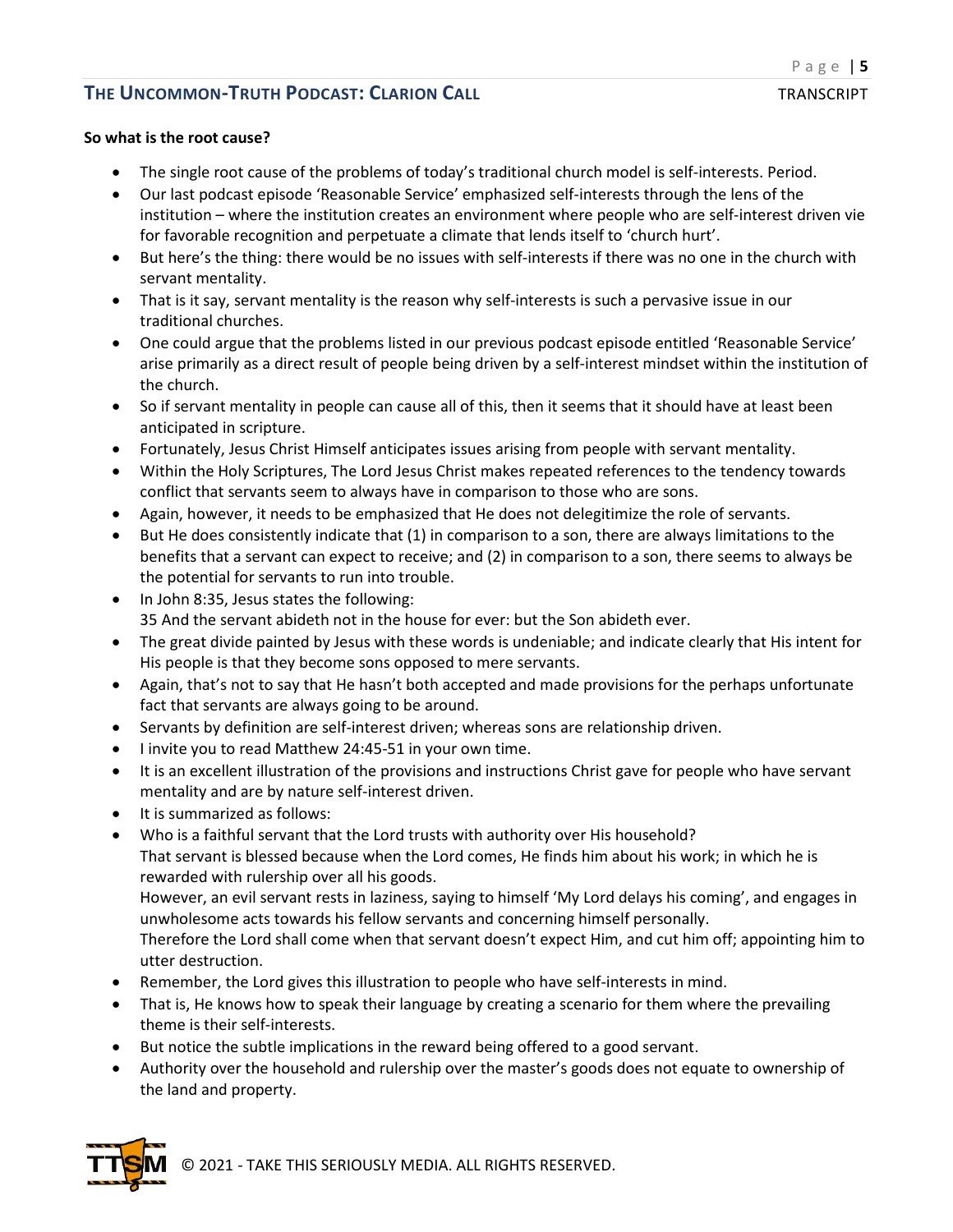### **THE UNCOMMON-TRUTH PODCAST: CLARION CALL THE UNCOMMON-TRANSCRIPT**

- You see, that's something that a son would be entitled to.
- Think about an everyday example like a restaurant.
- The restaurant's business manager exercises authority granted to him over the entire establishment, but that authority is subject to the terms of his employment.
- Whereas, a son of the owner of the restaurant is rather entitled both to authority and ownership as a matter of inheritance.
- This scripture indicates a clear divide between what a good servant can expect verses what a son can expect.
- Indeed, '… the servant abideth not in the house for ever: but the Son abideth ever'.